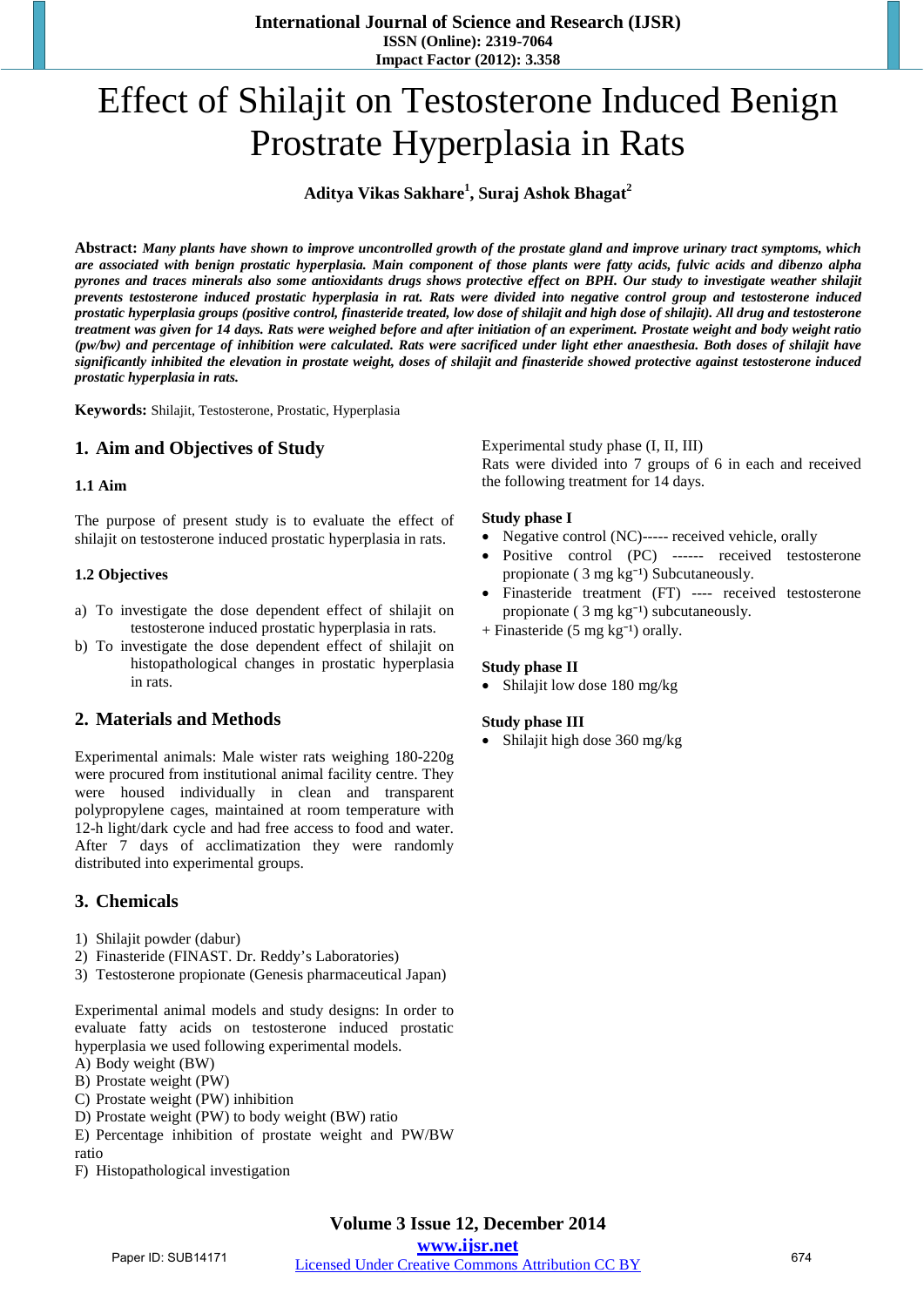# **International Journal of Science and Research (IJSR) ISSN (Online): 2319-7064 Impact Factor (2012): 3.358**

| Summary of experimental animals and experimental design of studies |              |             |                                |           |                                                       |  |  |  |  |
|--------------------------------------------------------------------|--------------|-------------|--------------------------------|-----------|-------------------------------------------------------|--|--|--|--|
| Strain and                                                         | Phases       | Weights     | Experimental groups and        | Treatment | Parameters measured                                   |  |  |  |  |
| gender                                                             |              | (gm)        | number of animals in each      | period    |                                                       |  |  |  |  |
|                                                                    |              |             | group                          | (days)    |                                                       |  |  |  |  |
| Wister rats                                                        | L            | $(180-220)$ | Negative control $(n=6)$       | 14        | Body weight (BW)<br>A)                                |  |  |  |  |
| male                                                               |              |             | Positive control $(n=6)$       |           | Prostate weight (PW)<br>B)                            |  |  |  |  |
|                                                                    |              |             | Finasteride treatment (n=6)    |           | Prostate weight (PW) inhibition<br>$\mathcal{C}$      |  |  |  |  |
|                                                                    |              |             |                                |           | Prostate weight (PW) to body weight (BW) ratio<br>D)  |  |  |  |  |
|                                                                    |              |             |                                |           | Percentage inhibition of prostate weight and<br>E)    |  |  |  |  |
|                                                                    |              |             |                                |           | PW/BW ratio                                           |  |  |  |  |
|                                                                    |              |             |                                |           | F)<br>Histopathological investigation                 |  |  |  |  |
|                                                                    |              |             |                                |           |                                                       |  |  |  |  |
| Wister rats                                                        | $\mathbf{I}$ | $(180-220)$ | Shilajit low dose (180 mg/kg)  | 14        | Body weight (BW)<br>A)                                |  |  |  |  |
| male                                                               |              |             |                                |           | Prostate weight (PW)<br>B)                            |  |  |  |  |
|                                                                    |              |             |                                |           | $\mathcal{C}$<br>Prostate weight (PW) inhibition      |  |  |  |  |
|                                                                    |              |             |                                |           | Prostate weight (PW) to body weight (BW) ratio<br>D)  |  |  |  |  |
|                                                                    |              |             |                                |           | E)<br>Percentage inhibition of prostate weight and    |  |  |  |  |
|                                                                    |              |             |                                |           | PW/BW ratio                                           |  |  |  |  |
|                                                                    |              |             |                                |           | Histopathological investigation<br>$\mathbf{F}$       |  |  |  |  |
|                                                                    |              |             |                                |           |                                                       |  |  |  |  |
| Wister rats                                                        | Ш            | $(180-220)$ | Shilajit high dose (360 mg/kg) | 14        | A) Body weight (BW)                                   |  |  |  |  |
| male                                                               |              |             |                                |           | B) Prostate weight (PW)                               |  |  |  |  |
|                                                                    |              |             |                                |           | C) Prostate weight (PW) inhibition                    |  |  |  |  |
|                                                                    |              |             |                                |           | D) Prostate weight (PW) to body weight (BW) ratio     |  |  |  |  |
|                                                                    |              |             |                                |           | E) Percentage inhibition of prostate weight and PW/BW |  |  |  |  |
|                                                                    |              |             |                                |           | ratio                                                 |  |  |  |  |
|                                                                    |              |             |                                |           | Histopathological investigation<br>F)                 |  |  |  |  |
|                                                                    |              |             |                                |           |                                                       |  |  |  |  |

# **4. Results**

**A) Body weight:** There is no significant difference in body weight of animals before intimation and after completion of treatments.

|   | Sr. No Groups | Body weight (gm)  |                   |  |
|---|---------------|-------------------|-------------------|--|
|   |               | Initial           | Final             |  |
|   | Α             | $198.3 \pm 10.53$ | $201.3 \pm 5.364$ |  |
| 2 | в             | $198.3 \pm 5.57$  | $200.2 \pm 5.991$ |  |
| 3 | $\subset$     | $201 + 4.782$     | $204.7 + 3.739$   |  |
|   | D             | $202.8 \pm 6.630$ | $205.7 \pm 3.756$ |  |
|   | E             | $198.3 \pm 4.667$ | $195.5 + 4.522$   |  |

Group A: negative control, Group B: positive control, Group C: finasteride (5mg/kg), Group D: shilajit (180mg/kg), Group E: (360mg/kg). Statistical analysis is done by oneway ANNOVA followed by bonferroni's multiple comparison tests.

**B) Prostate weights:** In positive control group significant  $(p<0.001)$  elevation of prostate weight are compared with negative control group. Shilajit 180mg/kg and 360mg/kg significantly reduced the testosterone induced elevation in prostate weight gain by 46.53% and 72.57% respectively. As expected, finasteride (5mg/kg) reduced significantly the testosterone induced prostate enlargement by 79.75%.

| Sr. No. | Groups | Prostate weight (gm) | % Inhibition |
|---------|--------|----------------------|--------------|
|         |        | $0.302 \pm 0.011$    |              |
|         |        | $0.663 \pm 0.019$    |              |
|         |        | $0.375 \pm 0.009$    | 79.75%       |
|         |        | $0.464 \pm 0.012$    | 46.53%       |
|         |        | $0.401 \pm 0.009$    | 72.57%       |

Group A: negative control, Group B: positive control, Group C: finasteride (5mg/kg), Group D: shilajit (180mg/kg), Group E: (360mg/kg). Statistical analysis is done by oneway ANNOVA followed by bonferroni's multiple comparison tests.

**C)** Prostate weight to body weight ratio (PW/BW Ratio) Shilajit in dose of 180mg/kg and 360mg/kg significantly reduced the testosterone induced prostate weight to body weight ratio by 51.17%, 63.61% respectively. Finasteride (5mg/kg) significantly reduced the PW/BW ratio by 76.32%.

| Sr. No | Groups | PW/BW ratio        | <i>%Inhibition</i> |
|--------|--------|--------------------|--------------------|
|        | A      | $1.553 \pm 0.0145$ |                    |
| 2      | B      | $3.048 \pm 0.0815$ |                    |
| 3      |        | $1.91 \pm 0.0110$  | 76.32%             |
| 4      |        | $2.283 \pm 0.0625$ | 51.17%             |
| 5      | E      | $2.097 \pm 0.0056$ | 63.61%             |

Group A: negative control, Group B: positive control, Group C: finasteride (5mg/kg), Group D: shilajit (180mg/kg), Group E: (360mg/kg). Statistical analysis is done by oneway ANNOVA followed by bonferroni's multiple comparison tests.

## **D)** Histopathological Investigation

There was no change in the histoarchitecture of prostate gland in negative control group. The tissues were tightly packed epithlieum was cuboidal and regular in size (group A). In positive control group, there was disruption in the histoarchitecture of the prostate tissue. The amount of connective tissue was well marked with increase oval acini size.

The above finding indicates marked reduction in histoarchitecture disruption of prostate in Group D and Group E when compared to positive control.